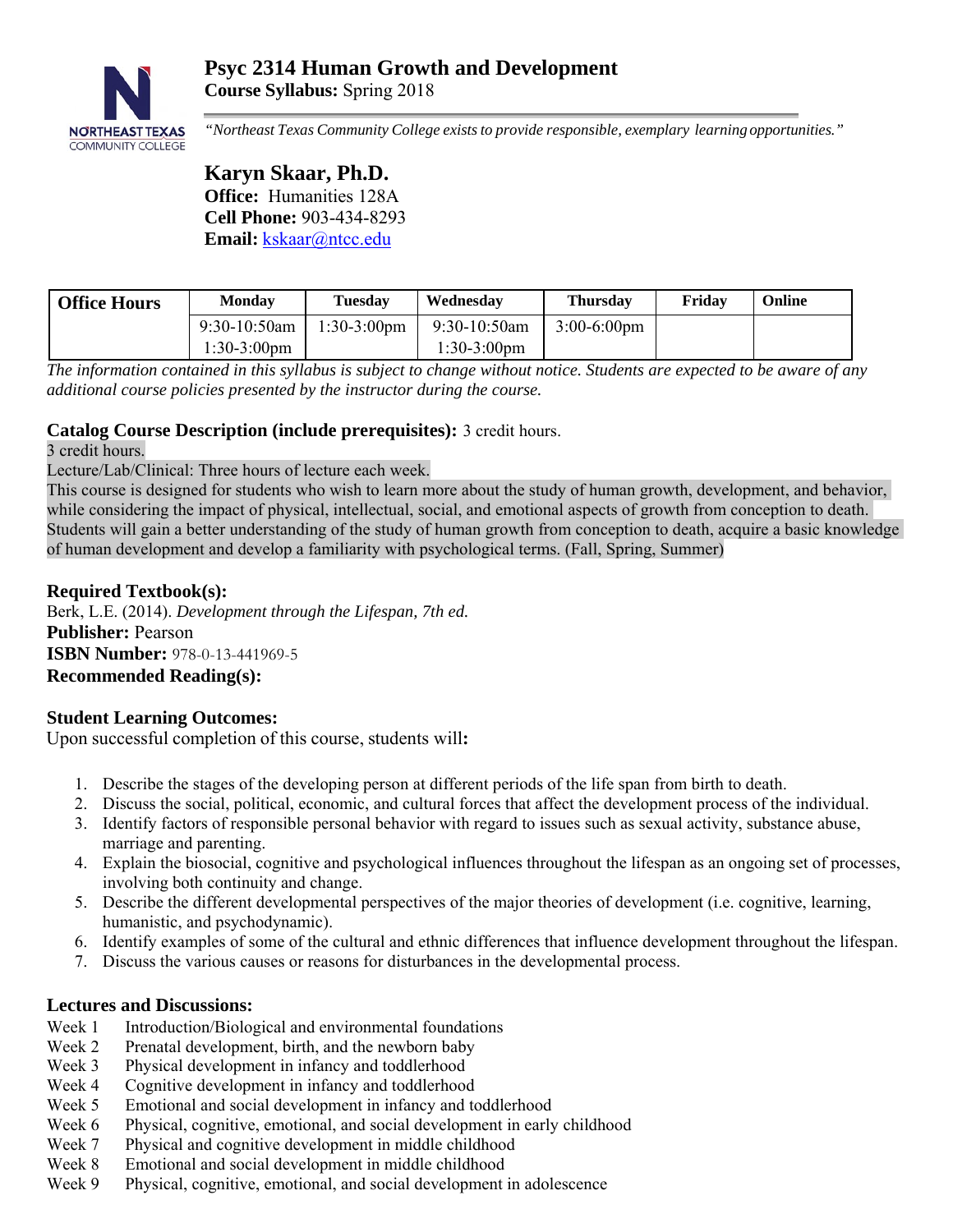- Week 10 Physical and cognitive development in early adulthood
- Week 11 Emotional and social development in early adulthood
- Week 12 Physical, cognitive, emotional, and social Development in middle adulthood
- Week 13 Physical and cognitive development in late adulthood
- Week 14 Emotional and social development in late adulthood
- Week 15 Death, Dying, and Bereavement
- Week 16 Final examination

# **Course Goal:**

The primary goal of this introduction to the study of human growth and development is to emphasize that development is lifelong, multidimensional, multidirectional, plastic and impacted by context. The course will introduce a diverse array of theories in the field and the strengths and weaknesses of each.

This class will emphasize development of critical thinking skills and prepare the students to write professionally.

#### **Course Expectations:**

To complete this course successfully, you should do the following:

- Read all of the textbook assignments.
- Complete the Learning Objectives for each chapter.
- Participate in the course activities.
- Complete exams and quizzes.
- Prepare and submit all writing assignments.
- Complete the self-improvement requirements.

## **Evaluation/Grading Policy:**

**Grades** 

Grades will be computed as follows:

| Six Observations:    | $=$ 300 points |
|----------------------|----------------|
| Four exams:          | $=$ 400 points |
| Two quizzes:         | $= 100$ points |
| Objective sets:      | $= 50$ points  |
| Self-improvement:    | $= 90$ points  |
| Empirical data sets: | $= 100$ points |

|  | Points           | Grade |
|--|------------------|-------|
|  |                  |       |
|  | 936-1040         | $= A$ |
|  | 832-935          | $=$ B |
|  | 728-831          | $= C$ |
|  | 624-727          | $= D$ |
|  | <b>BELOW 623</b> | $=$ F |

#### **Tests/Exams:**

There will be 2 quizzes and 4 exams over the textbook: All quizzes and exams will be in a multiple-choice format with possibly one essay question on each. **If you should miss an exam or quiz, there will be no make-up.** The first quiz will cover chapters 1 and 2 and will be worth 50 points. The second quiz will cover chapter 19 and will be worth 50 points. The regular exams and final exam will each count 100 points. The final exam will be comprehensive and may be taken to replace the score on one previous exam. Dates listed on calendar.

**There will be two SLO quizzes**. Both quizzes will have 30 multiple choice items and be worth 30 points each. The first quiz will cover chapter 2 (Scientific methods). The second quiz will be comprehensive and cover the entire course. Dates listed on class calendar.

#### **Assignments:**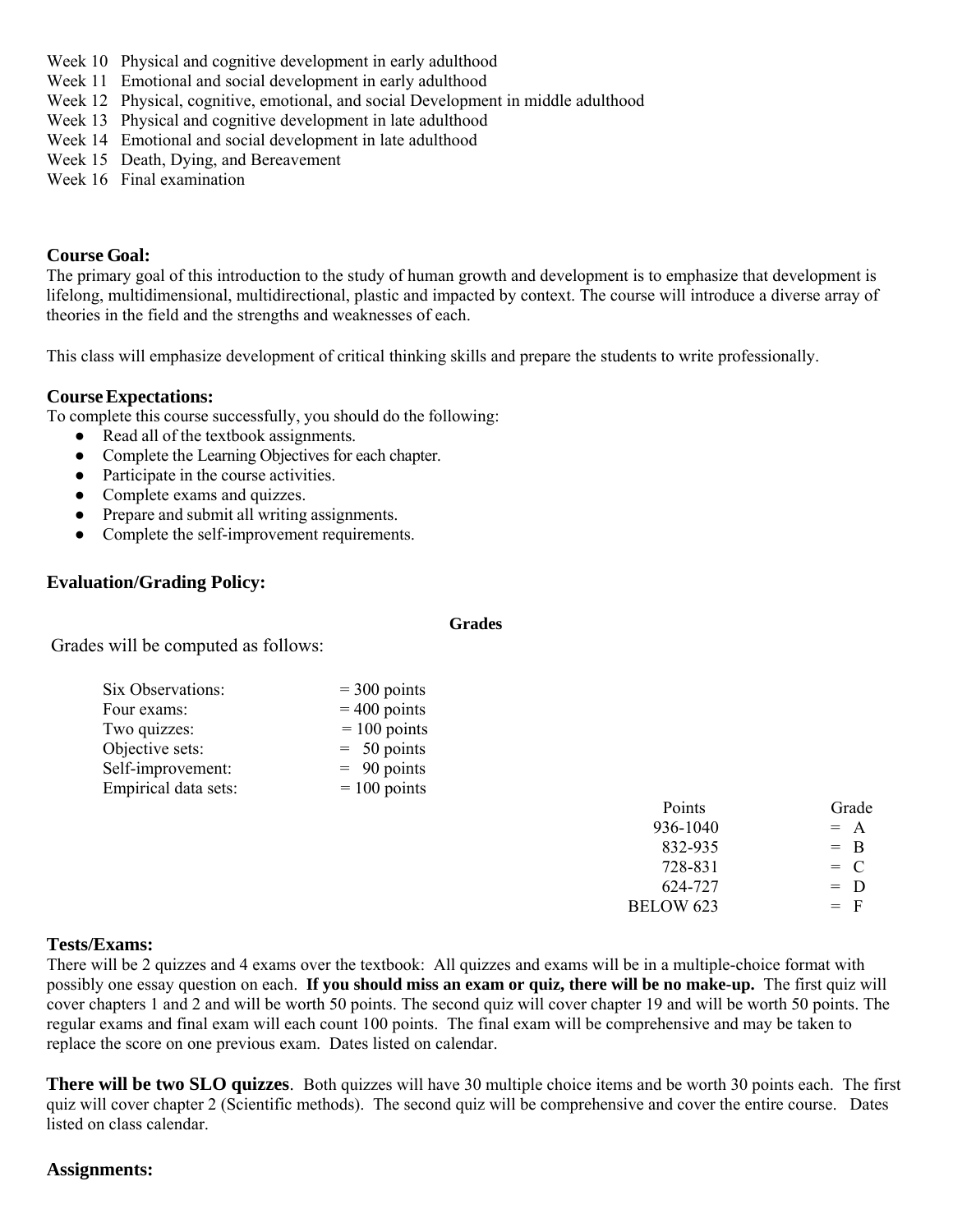You will be expected to bring the answers to the learning objectives in written form for each chapter on the day we cover that chapter. These **learning objective sets** will be your homework/participation grade and can be found in blackboard. Each of these objective sets could be worth 5 points at the instructor's prerogative for a total of 50 points.

There will be **self-improvement** grades: Syllabus quiz worth 10 points, APA Quiz worth 16 points, Office visit to review first Quiz worth 5 points, Office visit to review each of the 4 exams worth 5 points (20 pts total), office visit to review first and second Observation Papers worth 5 points each (10 points total) (all reviews should be completed within 1 week of grade being posted on Blackboard), and a comprehensive SLO quiz worth 30 points.

## **Writing Assignments:**

There will be 4 **empirical data sets** that as a class you will generate by answering survey questions. Individually you will be responsible for analyzing, graphically depicting and discussing the importance of the data as it impacts development. Each empirical data set will be worth 25 points. These papers should be typed, double spaced, written in 3<sup>rd</sup> person, in complete sentences and cited correctly. You may hand draw the graphs. **Late papers will lose 20 percentage points and will not be accepted later than 1 week after the due date.** Due dates listed on calendar. **Always put your section on every paper submitted.** 

There will be 6 **Observations paper**s each will be worth 50 points. One observation paper from 6 of the 7 major age periods: infancy and toddlerhood (ch. 4, 5 & 6), early childhood (ch. 7 & 8), middle childhood (ch. 9 & 10), adolescence (ch. 11 & 12), early adulthood (ch. 13 & 14), middle adulthood (ch. 15 & 16) and late adulthood (ch. 17 & 18). If you write all 7 papers, I will only count the 6 highest scores toward your total points. These papers should be typed, double spaced, written in 3rd person, in complete sentences and cited correctly. **Late papers will lose 20 percentage points and will not be accepted later than 1 week after the due date.** Due dates listed on calendar. **Always put your section on every paper submitted.** 

#### **Other Course Requirements:**

#### **Attendance/Participation Policy**

**Class attendance is required**. If you miss a class, you will be responsible for information covered/discussed that day. The instructor will not repeat the lecture. Most classes will include exercises and activities designed to increase your understanding of the material.

**You should also check your NTCC email account daily. This email account will be the official form of communication for this course.** Your email address is your first initial + your last name + the last three digits of your SSN. If you do not have a social security number, use the last three digits of your birth year. Your password is your birthday in the form of mmddyyyy (Ex: May 8, 1992 would be 05081992). Once you are logged in to the MyEagle portal, you can access your email by clicking on the Gmail icon. A good suggestion is to set up your email on your phone so that you will not miss important messages about the course.

#### **Late Work Policy:**

Students are to submit assignments on or before the stated due date/time. Late assignments will only be accepted at the instructor's discretion and will not receive full credit. Emergency situations will be handled on an individual basis.

#### **Plagiarism:**

In any written paper, you are guilty of the academic offense known as plagiarism if you half-copy or copy another author's sentences or words. Usually this results in an automatic grade of "F" for the course. You cannot mix the author's words with your own or "plug" your synonyms into the author's sentence structure. To prevent unintentional borrowing, resist the temptation to look at the source as you write. **If you use another person's words, phrases, sentences, even if you are paraphrasing, you must cite the source**

#### **Student Responsibilities/Expectations:**

#### **Computer Requirements:**

You must have access to a computer to take this course. Your computer needs to have Windows XP SP3 or later or MAC OS X10.3 or higher. You will need Office 2003 or higher, and you will need broadband internet access. You can check your operating system by right clicking on the My Computer icon on the home screen. You can check your word processing program by going to Start and clicking on All Programs. You will find your Office program there. If you do not have a personal computer, computers are available for your use in the Learning Commons building.